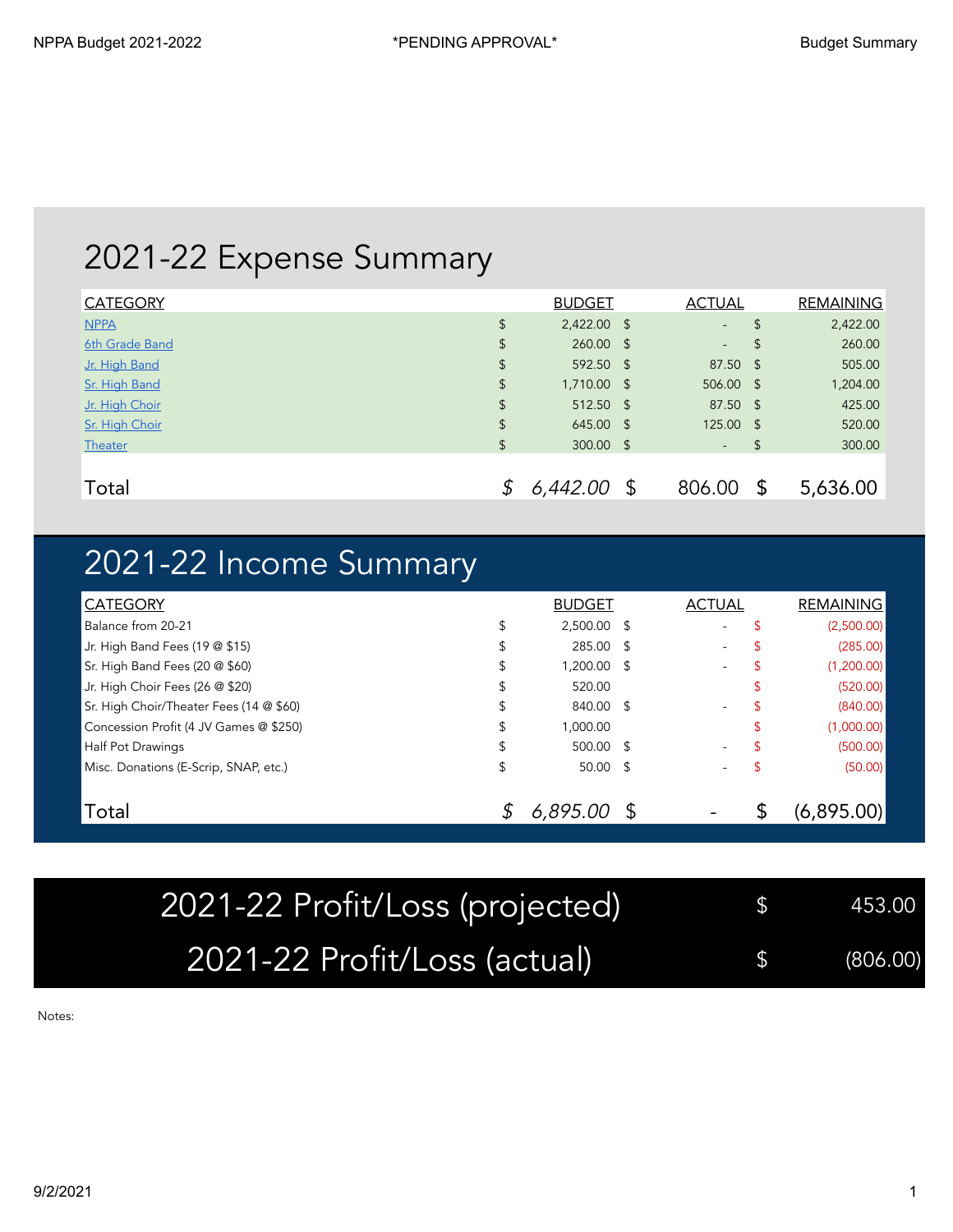| <b>NPPA</b>                  |               |             |                  |        |             |
|------------------------------|---------------|-------------|------------------|--------|-------------|
| <b>ITEM</b>                  | <b>VENDOR</b> | <b>DATE</b> | <b>PROJECTED</b> |        | <b>COST</b> |
| North Posey Fine Arts Shirts | SW Grafix     |             | \$               | 320.00 |             |
| Trailer Insurance            |               |             | \$               | 818.00 |             |
| <b>Fidelity Bond</b>         |               |             | S                | 100.00 |             |
| PO Box Fee                   |               |             | \$               | 66.00  |             |
| <b>Website Fee</b>           |               |             | \$               | 168.00 |             |
| Gaming License Fee           |               |             | \$               | 50.00  |             |
| <b>Banquet Meal</b>          |               |             | \$               | 500.00 |             |
| Senior Awards                |               |             | S                | 200.00 |             |
| Senior Gifts                 |               |             | \$               | 200.00 |             |
|                              |               |             |                  |        |             |

|          | <b>BUDGET</b> | ACTUAL | UNDER / OVER |
|----------|---------------|--------|--------------|
| Subtotal | \$2,422.00    | \$0.00 | 2,422.00     |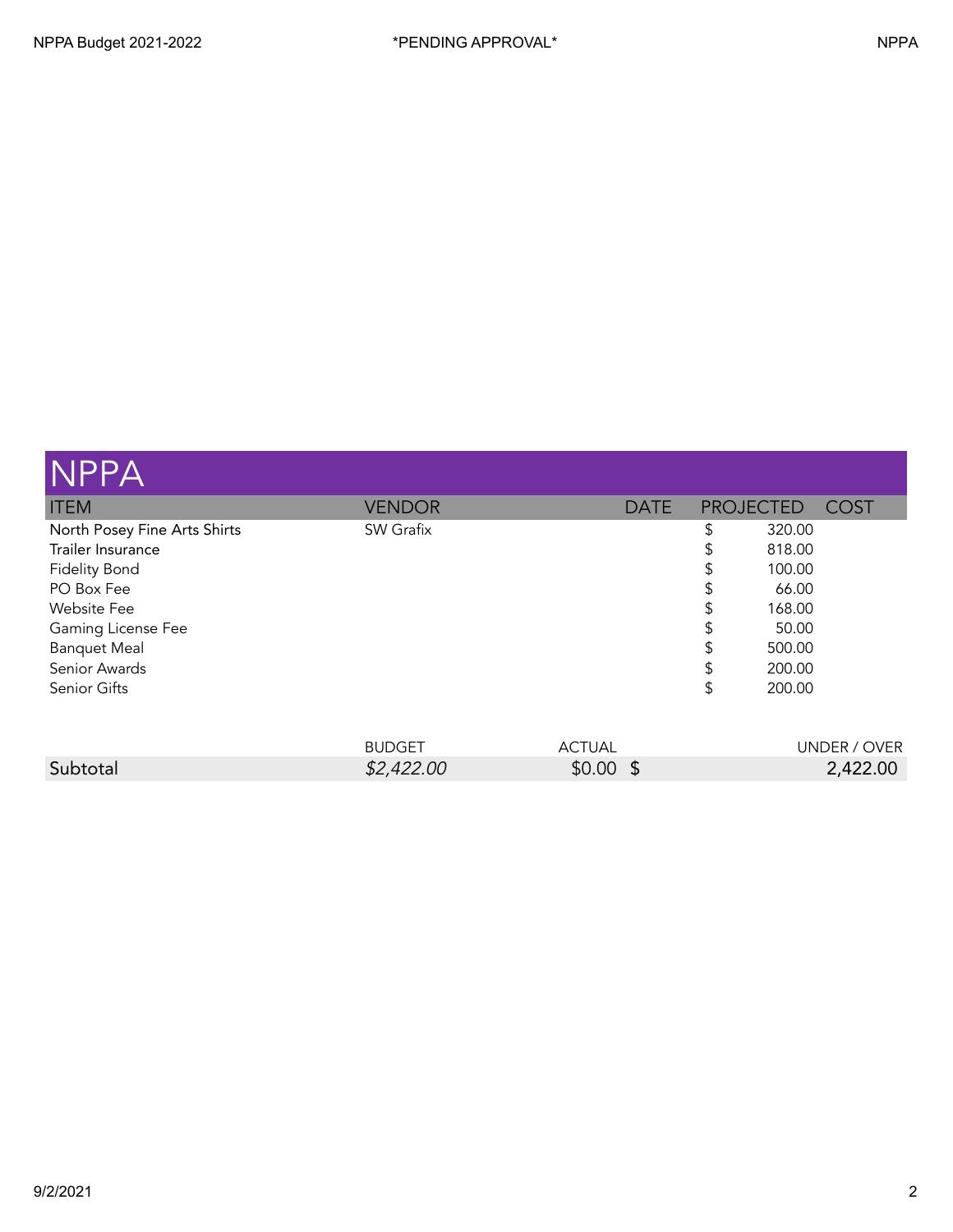| 6th Grade Band                   |               |             |                  |             |
|----------------------------------|---------------|-------------|------------------|-------------|
| <b>ITEM</b>                      | <b>VENDOR</b> | <b>DATE</b> | <b>PROJECTED</b> | <b>COST</b> |
| Headstart Day Lunch<br>Equipment |               |             | 160.00<br>100.00 |             |
|                                  |               |             |                  |             |

|          | <b>BUDGET</b> | TUAL   | UNDER,      |
|----------|---------------|--------|-------------|
|          |               | AU.    | <b>OVER</b> |
| Subtotal | \$260.00      | \$0.00 | 260.00      |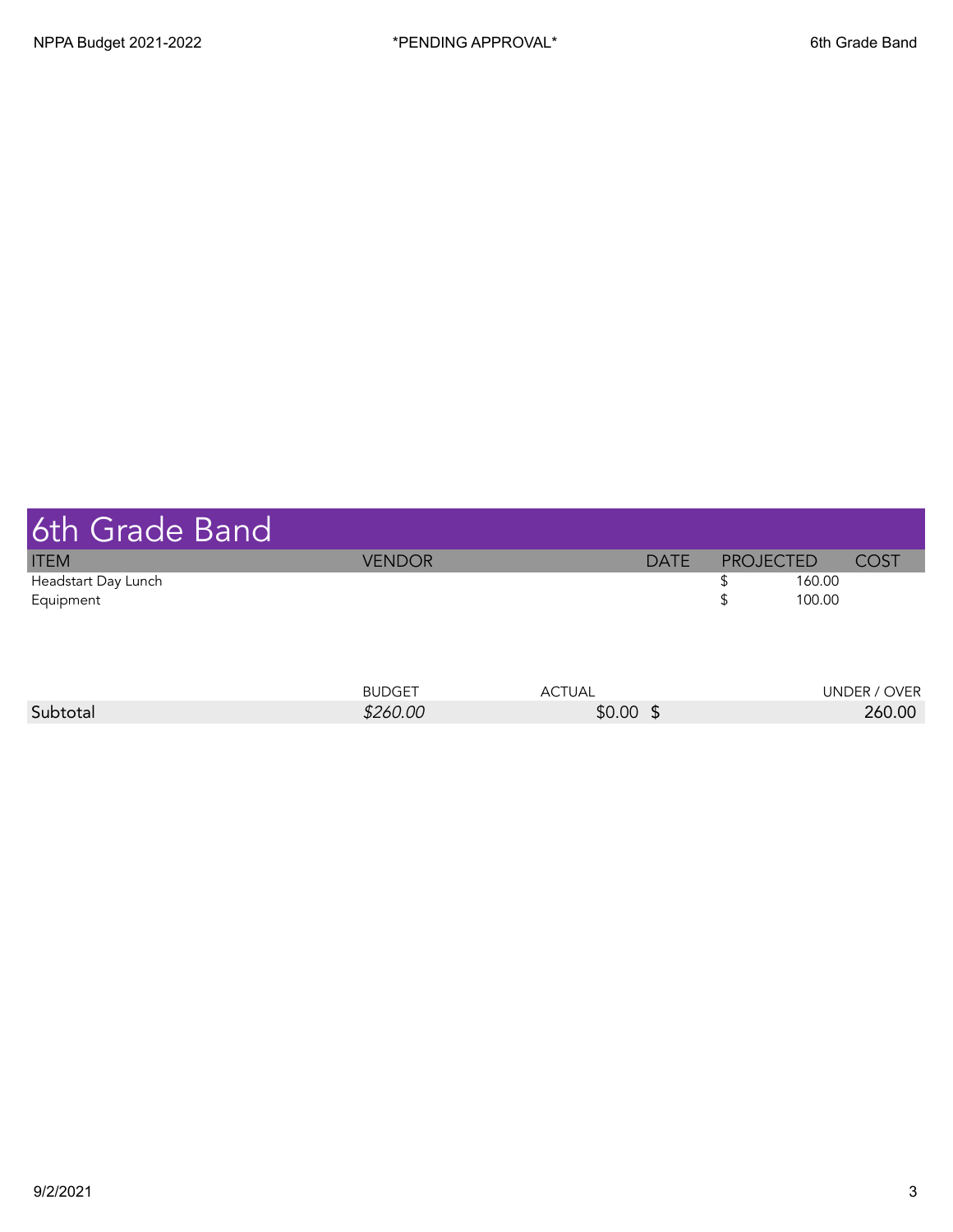|  |  |  | Jr. High Band |
|--|--|--|---------------|
|--|--|--|---------------|

| pi. 111911 Duna          |               |               |             |             |                  |        |             |              |
|--------------------------|---------------|---------------|-------------|-------------|------------------|--------|-------------|--------------|
| <b>ITEM</b>              | <b>VENDOR</b> |               |             | <b>DATE</b> | <b>PROJECTED</b> |        | <b>COST</b> |              |
| Equipment                |               |               |             |             | S                | 100.00 |             |              |
| <b>Concert Music</b>     |               |               |             |             |                  | 200.00 |             |              |
| Solo & Ensemble Music    |               |               |             |             | S                | 50.00  |             |              |
| <b>ISSMA School Fee</b>  |               |               |             |             | S                | 72.50  | -S          | 87.50        |
| <b>ISSMA Contest Fee</b> |               |               |             |             | \$               | 170.00 |             |              |
|                          | <b>BUDGET</b> | <b>ACTUAL</b> |             |             |                  |        |             | UNDER / OVER |
| Subtotal                 | \$592.50      |               | $$87.50$ \$ |             |                  |        |             | 505.00       |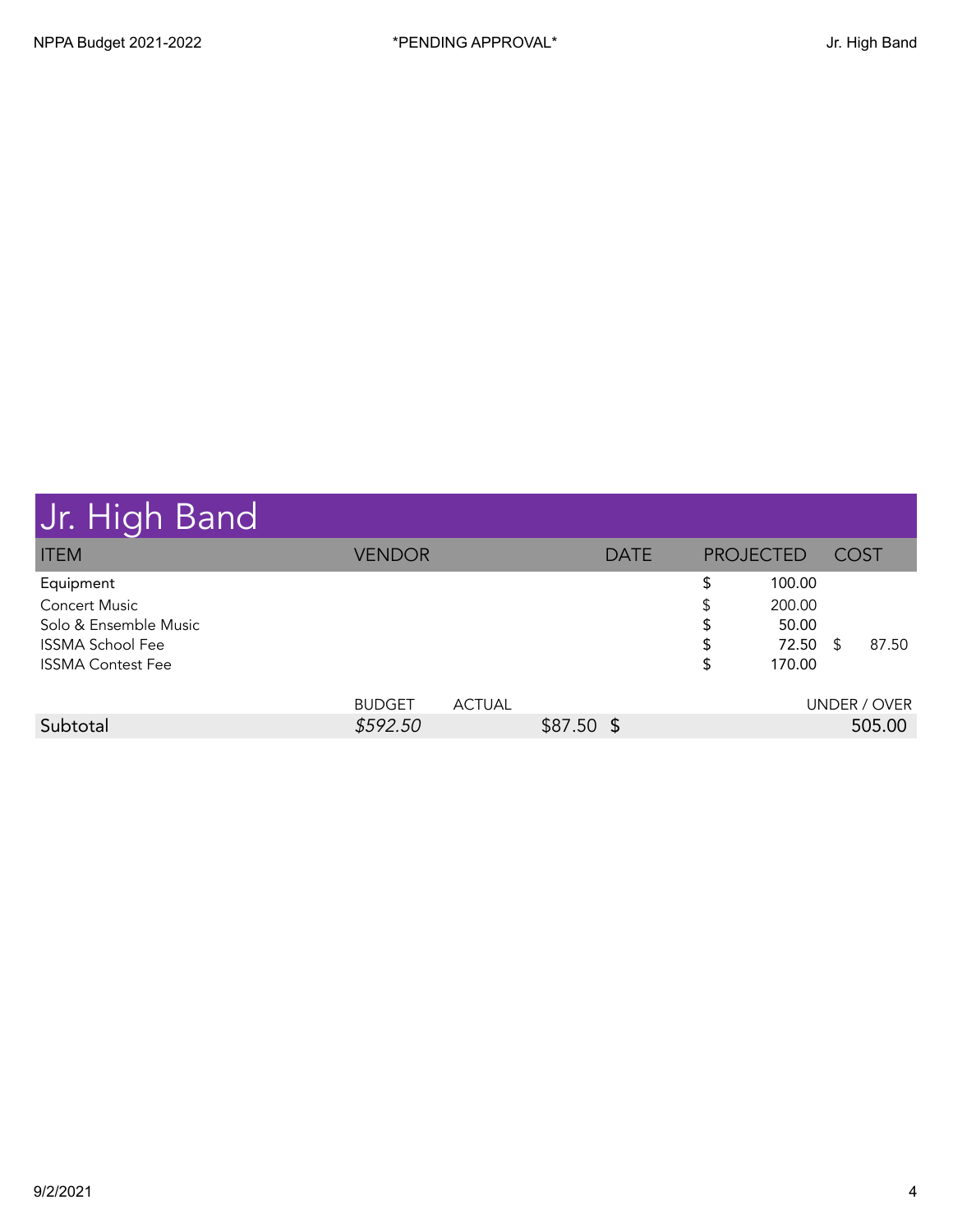| <b>Sr. High Band</b>                                                   |               |               |             |                  |        |             |              |
|------------------------------------------------------------------------|---------------|---------------|-------------|------------------|--------|-------------|--------------|
| <b>ITEM</b>                                                            | <b>VENDOR</b> |               | <b>DATE</b> | <b>PROJECTED</b> |        | <b>COST</b> |              |
| Concert Band Equipment (Sticks, Percussion Accessories, Reeds and Oil) |               |               |             |                  | 100.00 |             |              |
| Marching Band Equipment (Gloves, Percussion Stands and Heads)          |               |               |             |                  | 400.00 | - \$        | 81.00        |
| Concert Band Music                                                     |               |               |             |                  | 200.00 |             |              |
| Marching/Pep Band Music                                                |               |               |             |                  | 50.00  |             |              |
| Solo & Ensemble Music                                                  |               |               |             |                  | 50.00  |             |              |
| <b>Percussion Staff Member</b>                                         |               |               |             |                  | 300.00 | \$.         | 300.00       |
| <b>ISSMA School Fee</b>                                                |               |               |             |                  | 100.00 | £.          | 125.00       |
| <b>ISSMA Organizational Fee</b>                                        |               |               |             |                  | 210.00 |             |              |
| Kid Care (Water, Snacks, First-Aid)                                    |               |               |             |                  | 200.00 |             |              |
| Transportation                                                         |               |               |             | \$               | 100.00 |             |              |
|                                                                        | <b>BUDGET</b> | <b>ACTUAL</b> |             |                  |        |             | UNDER / OVER |
| Subtotal                                                               | \$1,710.00    | \$506.00 \$   |             |                  |        |             | 1,204.00     |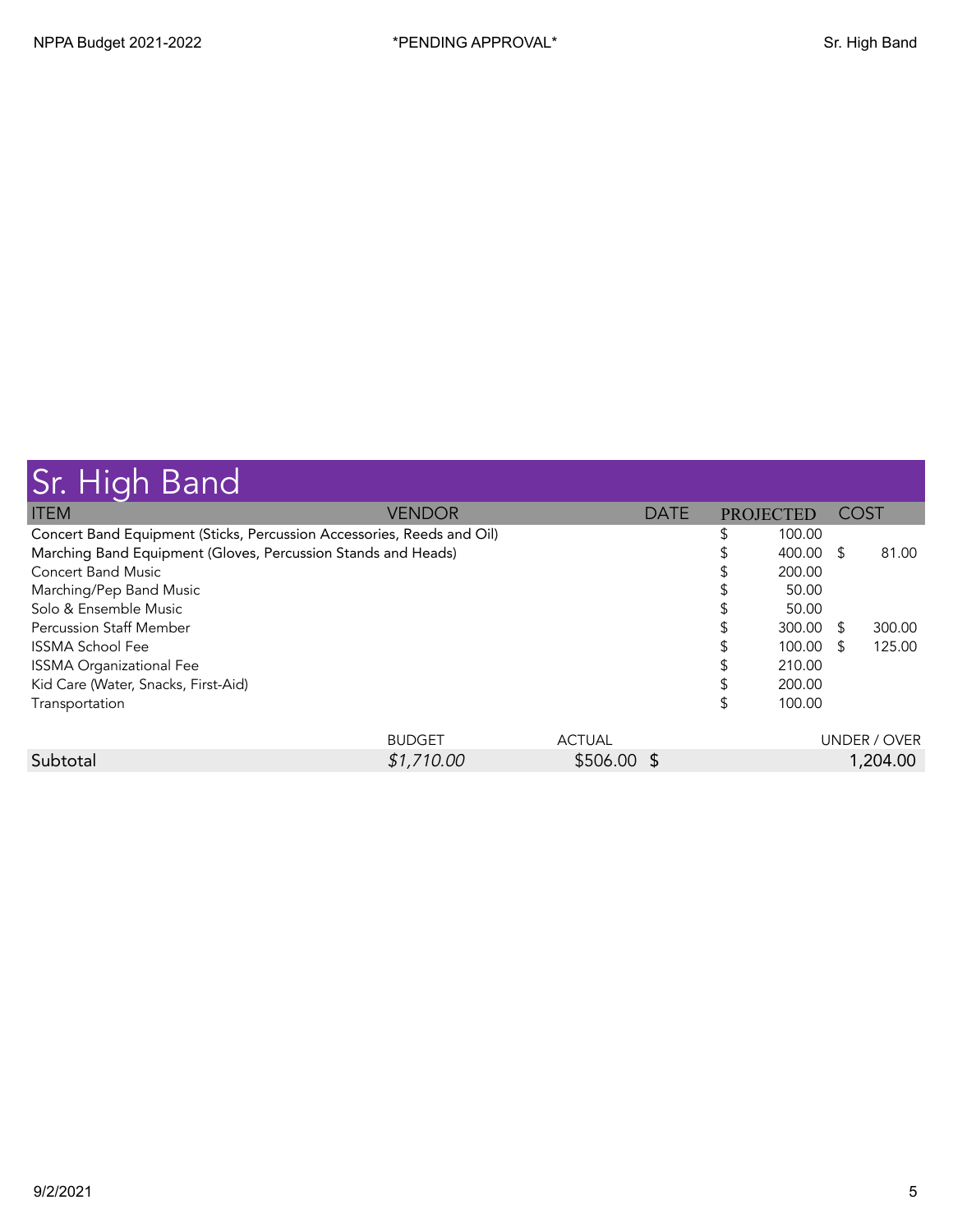| Jr. High Choir                  |               |               |             |                  |        |              |
|---------------------------------|---------------|---------------|-------------|------------------|--------|--------------|
| <b>ITEM</b>                     | <b>VENDOR</b> |               | <b>DATE</b> | <b>PROJECTED</b> |        | COST         |
| <b>Concert Music</b>            |               |               |             | \$               | 150.00 |              |
| Quad State Fees                 |               |               |             | \$               | 150.00 |              |
| Circle the State with Song Fees |               |               |             | \$               | 140.00 |              |
| <b>ISSMA School Fee</b>         |               |               |             | \$               | 72.50  | \$<br>87.50  |
|                                 | <b>BUDGET</b> | <b>ACTUAL</b> |             |                  |        | UNDER / OVER |
| Subtotal                        | \$512.50      | $$87.50$ \$   |             |                  |        | 425.00       |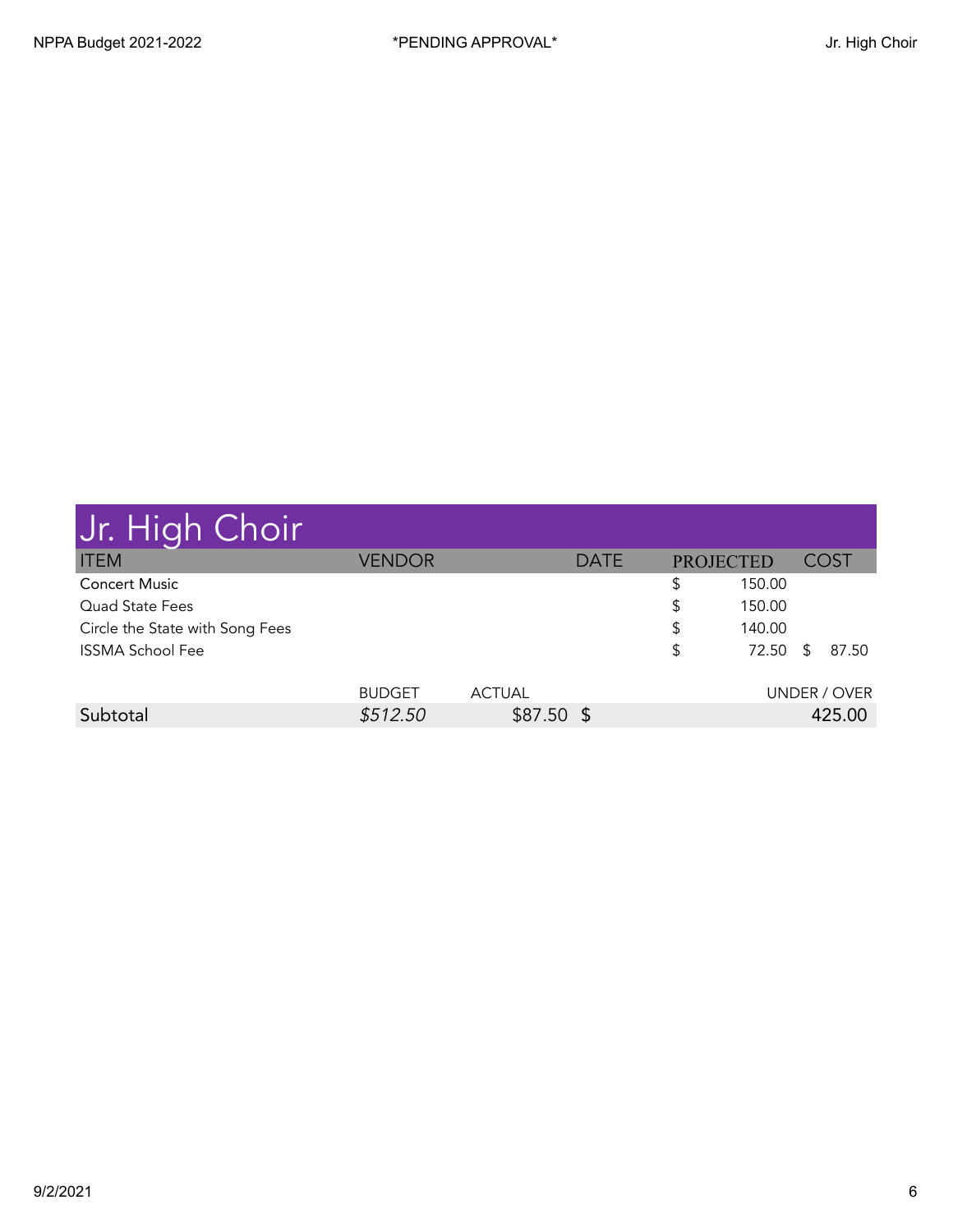| Sr. High Choir                  |               |               |             |                  |                          |              |
|---------------------------------|---------------|---------------|-------------|------------------|--------------------------|--------------|
| <b>ITEM</b>                     | <b>VENDOR</b> |               | <b>DATE</b> | <b>PROJECTED</b> |                          | <b>COST</b>  |
| <b>Concert Music</b>            |               |               |             | \$               | 100.00                   |              |
| Solo & Ensemble Fees            |               |               |             | \$               | 235.00                   |              |
| Circle the State with Song Fees |               |               |             | \$               | $\overline{\phantom{a}}$ |              |
| <b>ISSMA School Fee</b>         |               |               |             | \$               | 100.00                   | 125.00<br>S. |
| <b>ISSMA Organizational Fee</b> |               |               |             | \$               | 210.00                   |              |
|                                 |               |               |             |                  |                          |              |
|                                 | <b>BUDGET</b> | <b>ACTUAL</b> |             |                  |                          | UNDER / OVER |
| Subtotal                        | \$645.00      | $$125.00$ \$  |             |                  |                          | 520.00       |